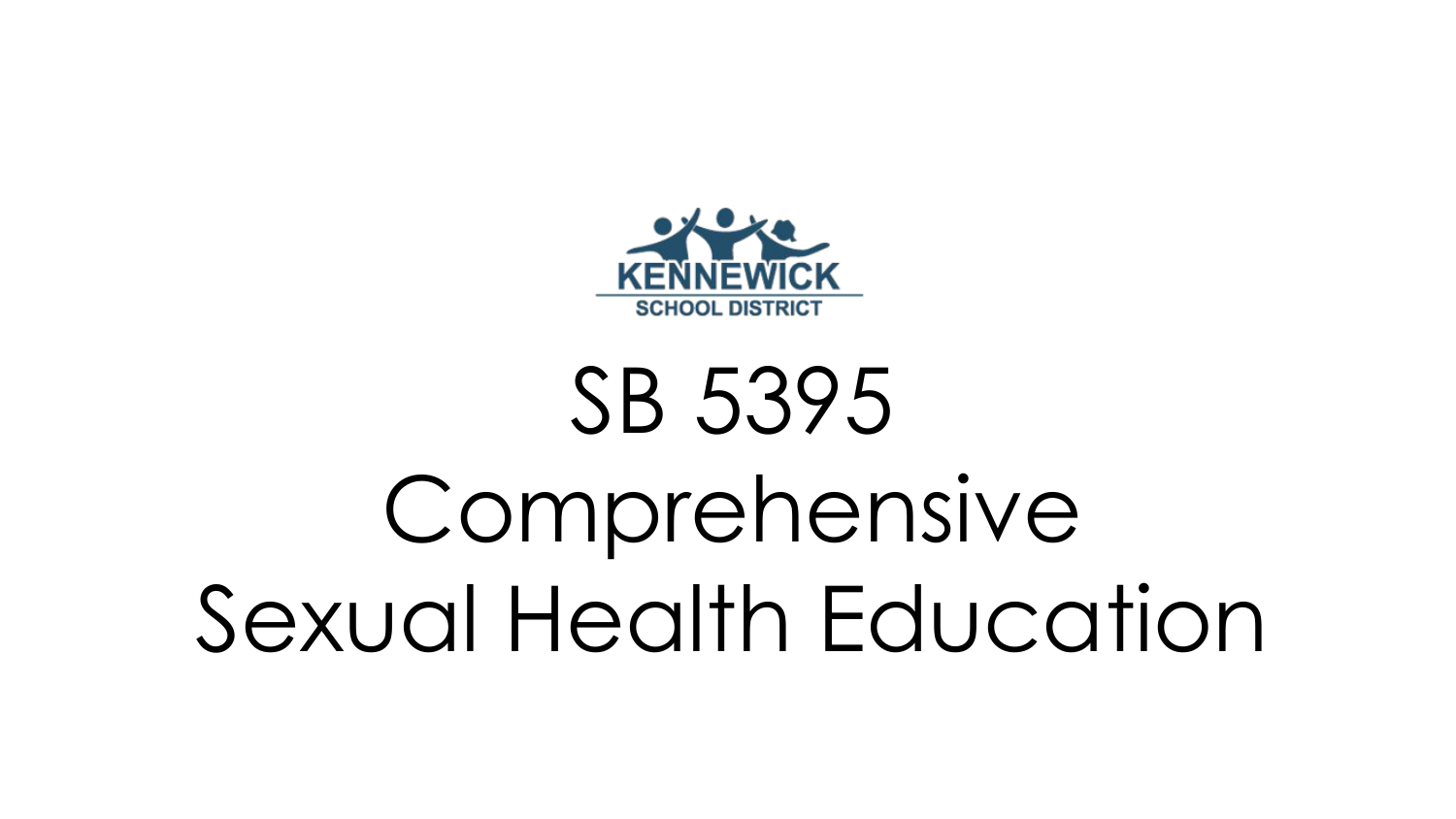## Where did the graphic illustrations come from that I saw on social media?

Several social media posts inserted illustrations from a book intended for parents and guardians into a lesson plan for 4th graders. *The book was one of several optional books on a handout for parents and guardians wishing to continue talking with their child about puberty and reproduction.* The book is **not** part of a lesson, curriculum, or instruction that a teacher or school would provide to a student. Images showing sexual positions would **never** be used in Washington state classrooms. Other graphic images in social media posts are from websites and not part of the curriculum itself. **Students are never provided "how-to" instruction related to sex.**

**Accurate and truthful information from the school district should only be accessed through the KSD website or posts coming directly from the KSD.**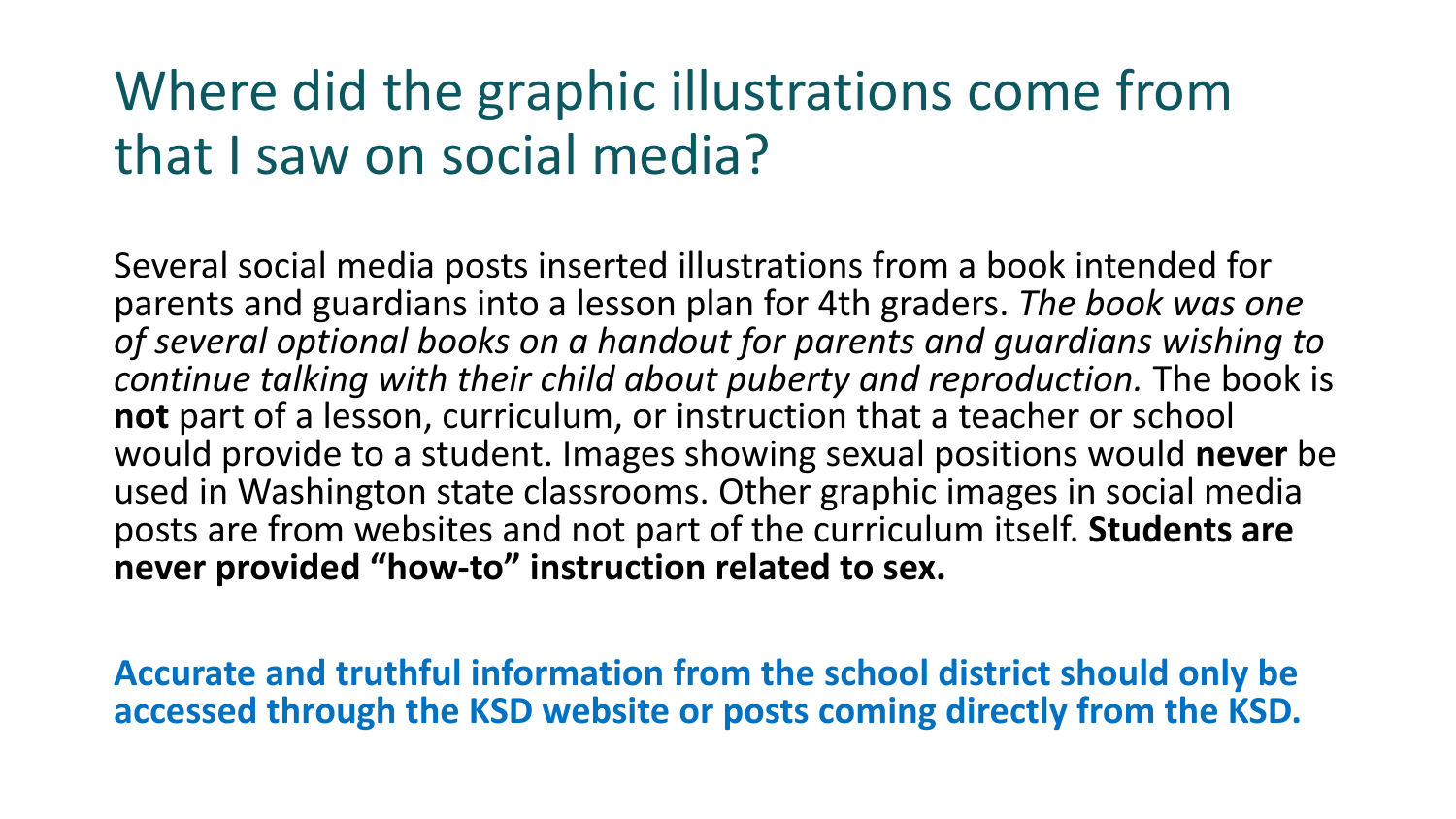Does new legislation (Senate Bill 5395) take away local flexibility?

#### **NO**

School districts that don't already have a curriculum in place will still work with parents, families, and the community to *select or create a curriculum that best meets the needs of their students and communities.*

*-CSHE Legislative FAQ*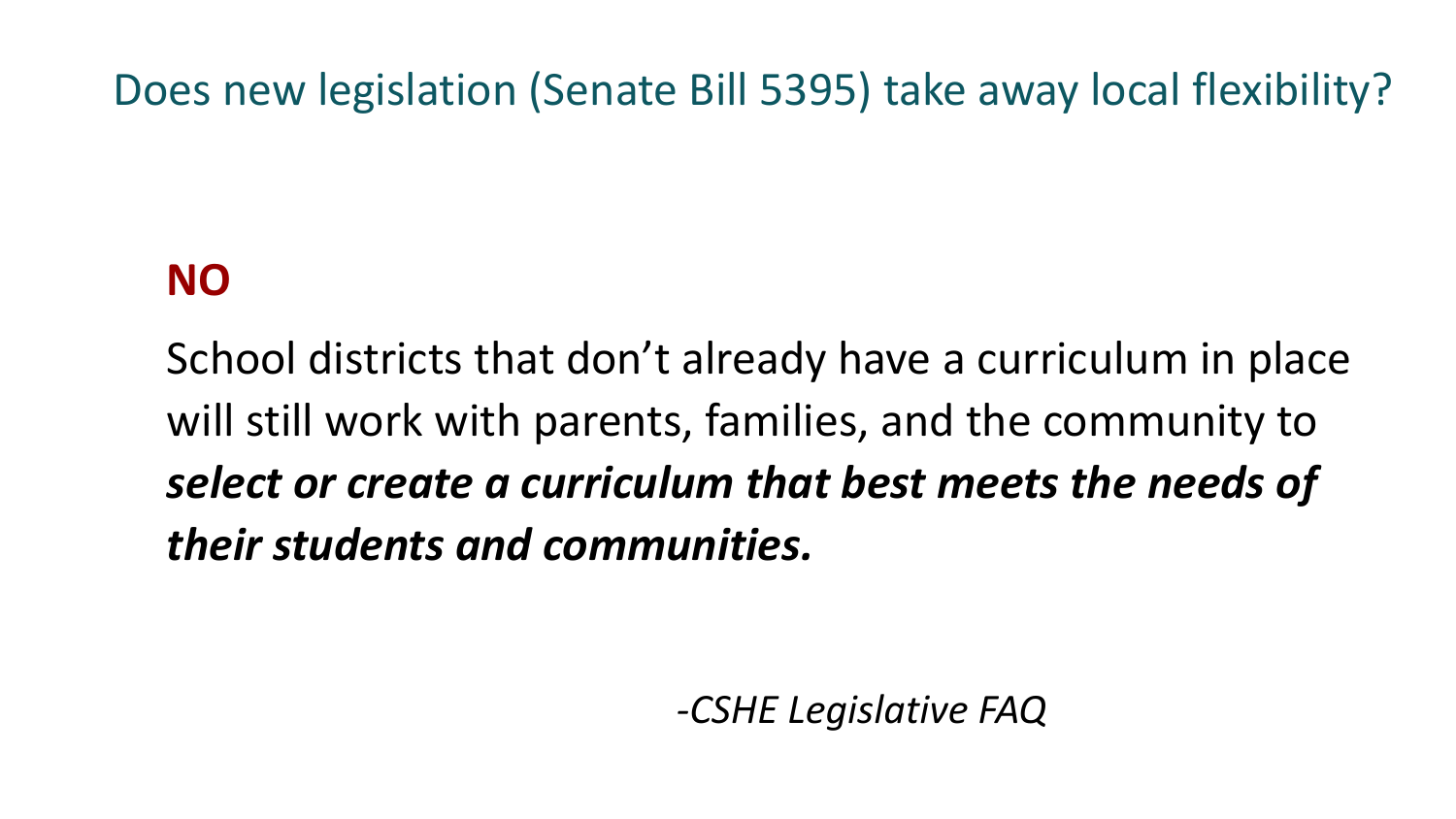## **Timeline for Implementation**

| 2020-21                                                                       | Explore options for incorporating<br><b>Affirmative Consent and Bystander Training</b>                |  |  |  |  |
|-------------------------------------------------------------------------------|-------------------------------------------------------------------------------------------------------|--|--|--|--|
| 2021-22                                                                       | <b>Explore and adopt new Curriculum</b><br>6-8 grade band<br>9-12 grade band                          |  |  |  |  |
| 2022-23                                                                       | <b>Implement curriculum</b>                                                                           |  |  |  |  |
| K-3: Social<br><b>Emotional Learning</b><br><b>Note: NO sexuality content</b> | $4-5th:$<br>at least once (1)<br>at least twice (2)<br>$6-8th:$<br>$9 - 12$ th:<br>at least twice (2) |  |  |  |  |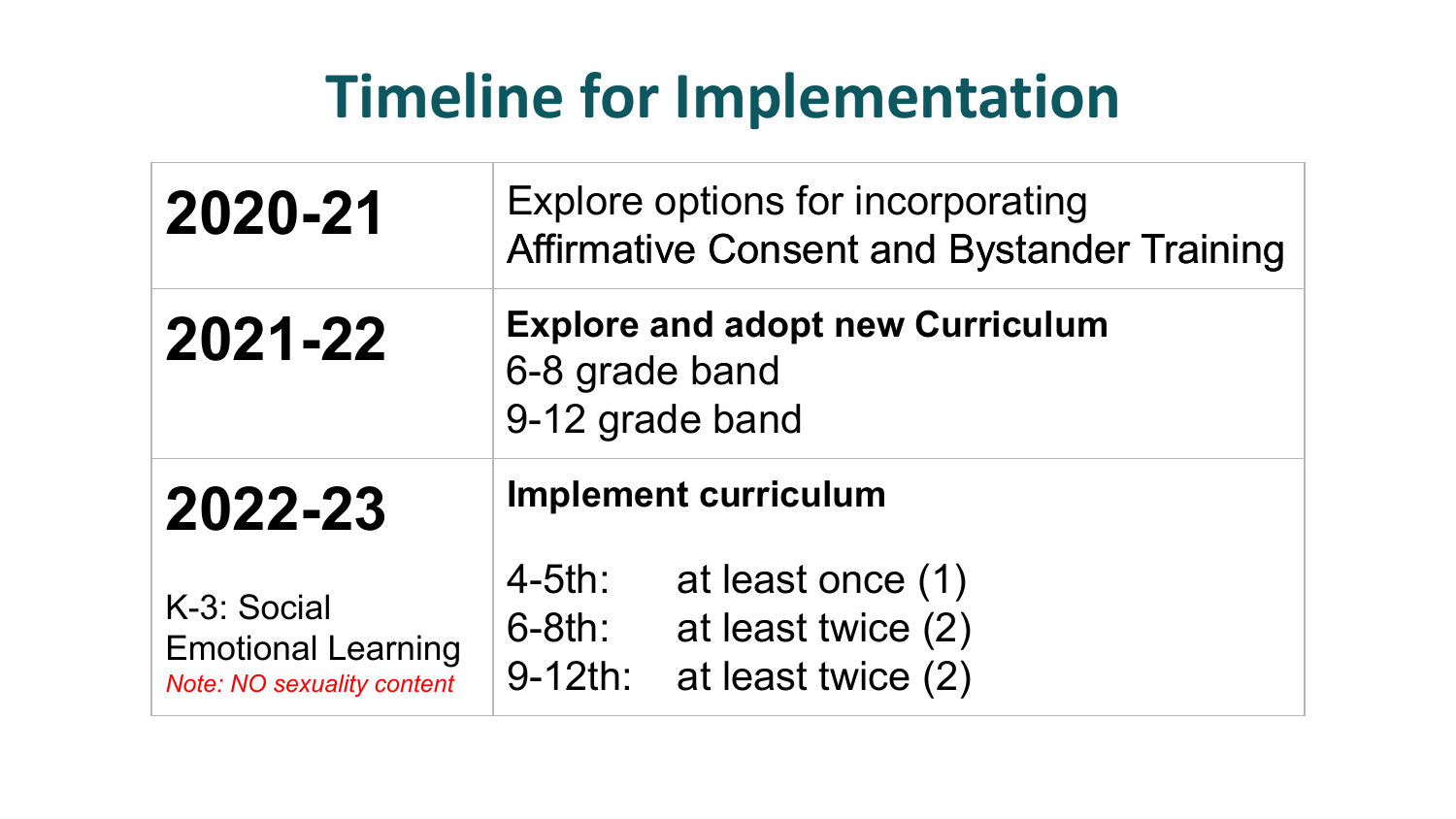#### **What does it mean to teach "once" or "twice" in a grade band?**

**Districts will determine based on reviewing the list of required content** and the K-12 Learning Standards in **each grade band**. In districts already providing sexual health education, a unit of instruction is typically provided that includes multiple lessons. **Districts have flexibility** in determining how instruction will be fit into each school's schedule.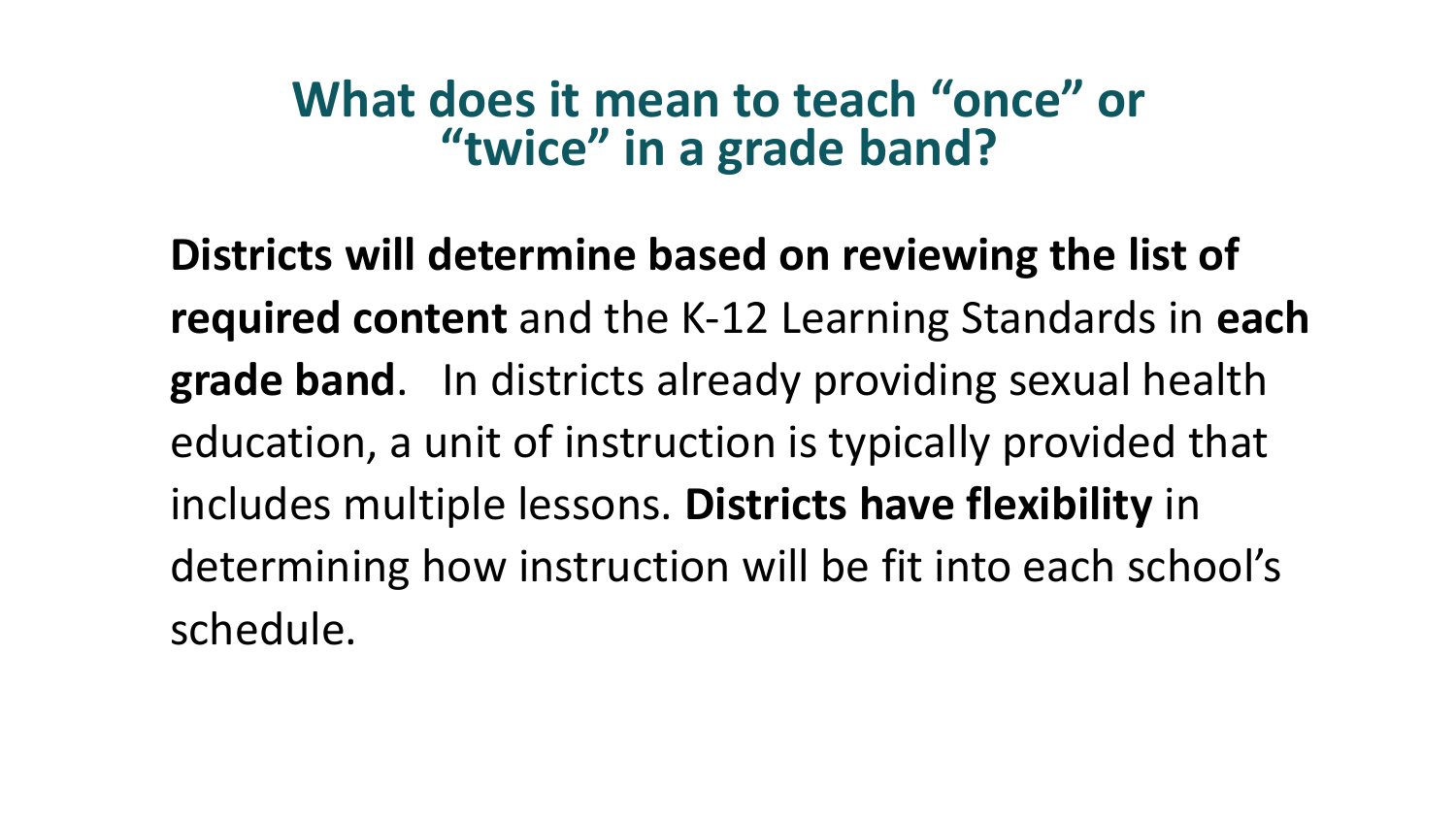# **K-3: Social Emotional Learning**

Social and emotional learning is a process of

- •building awareness and skills in managing emotions,
- •setting goals,
- •establishing relationships, and
- •making responsible decisions that support success in school and in life.

**KSD covers SEL content in their day to day teaching at the K-3 level. In addition, some school counselors give presentations on kindness, respect, and compassion for others and how to be a good friend.**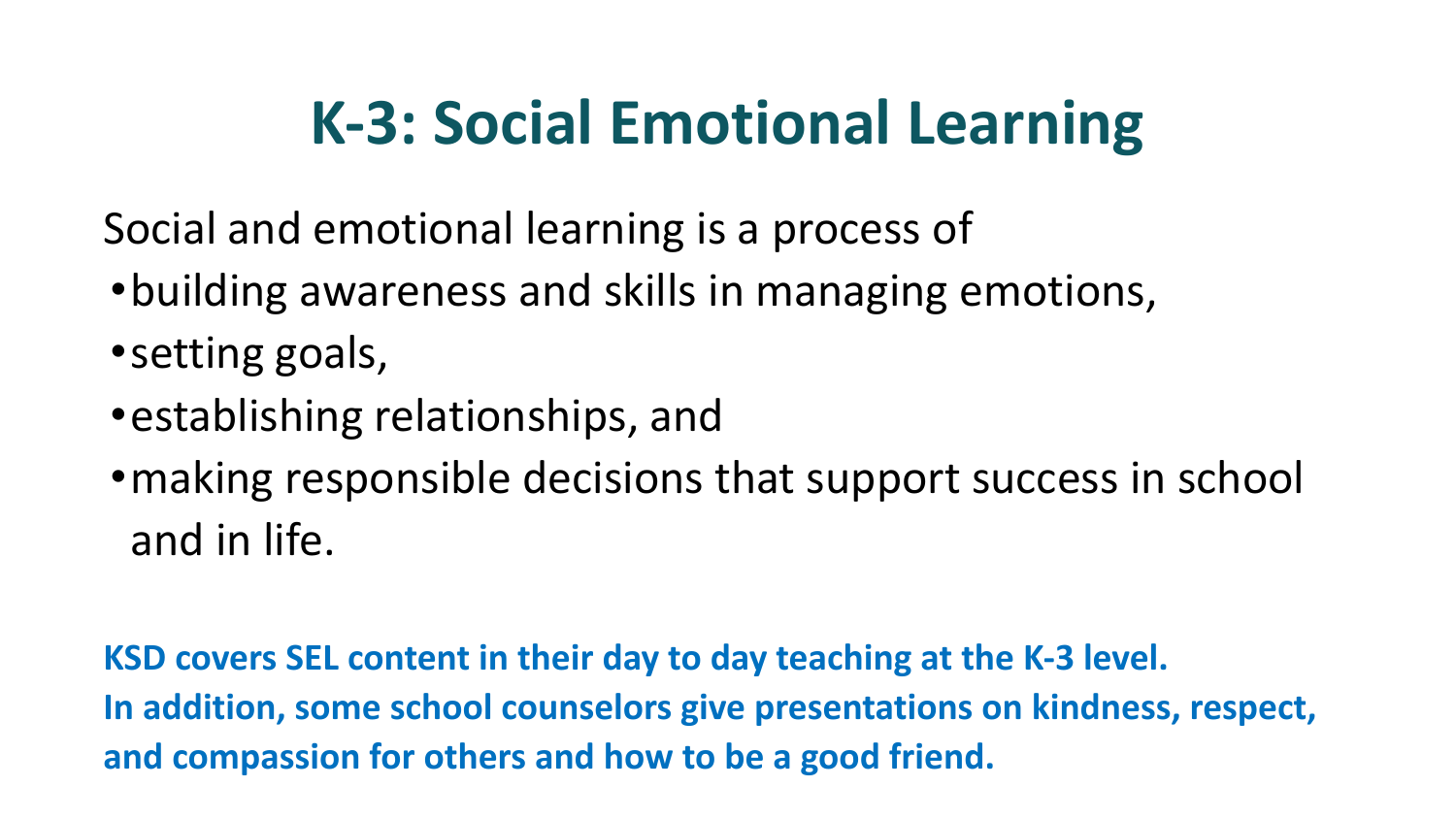## What is **SEL?**

*Social-emotional learning (SEL) is the process through which learners acquire and appropriately apply the knowledge, attitudes, and skills necessary to understand and manage emotions, set and achieve positive goals, empathize with others, establish and maintain positive relationships, and make responsible decisions.*

*SEL can take many forms, but broadly speaking, it refers to a holistic approach that addresses students' academic and social-emotional needs. Grounded in the field of positive youth development, SEL holds that the needs of youth must be addressed by creating environments that promote positive outcomes such as mutually supportive relationships, problem solving, and civic engagement. SEL typically utilizes a whole-child approach that is focused on cultivating skills.*

**At the K-3 level, KSD teachers and counselors teach kids how to be a good friend, how to solve problems with peers, how they can advocate for themselves and others, how to be a good citizen and member of a group (classroom, school, etc.).**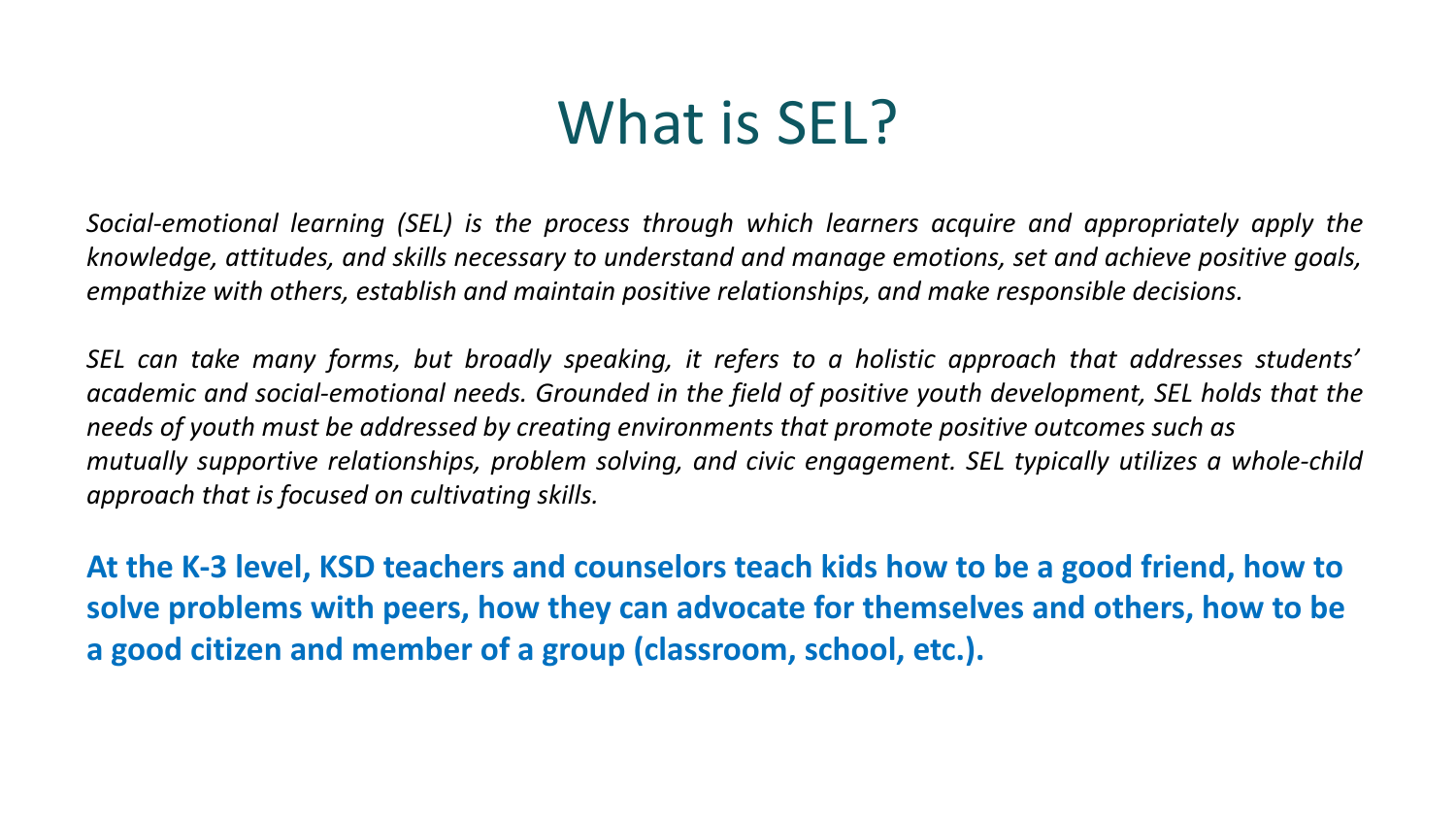# **4th or 5th Grade: at least once (1)**

Focuses on helping students:

- •understand and respect **personal boundaries**,
- •develop **healthy friendships**, and
- •gain a **basic** understanding of human growth and development (puberty).

**KSD currently holds one lesson taught by our school nurses on hygiene (4th grade), human growth and development, and HIV/AIDS (5th grade). No new curriculum is planned.**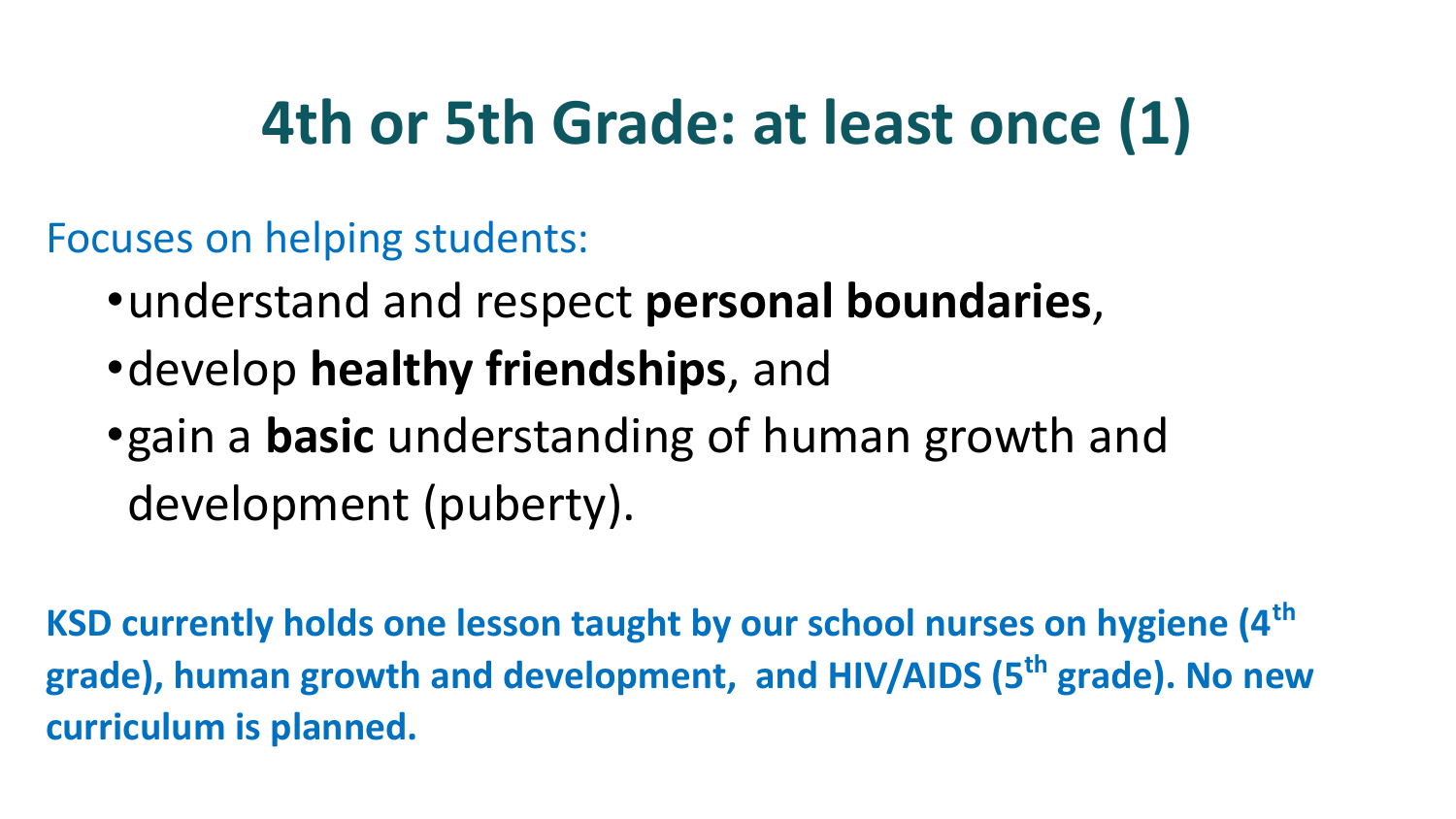## **6-8 Grade Band: at least twice (2)**

- •understand and respect personal boundaries, develop healthy friendships and **dating relationships**
- •gain a **deeper** understanding of human growth and development, and
- •**develop skills to support choosing healthy behaviors and reduce health risks, including understanding the influence of family and society on healthy sexual relationships.**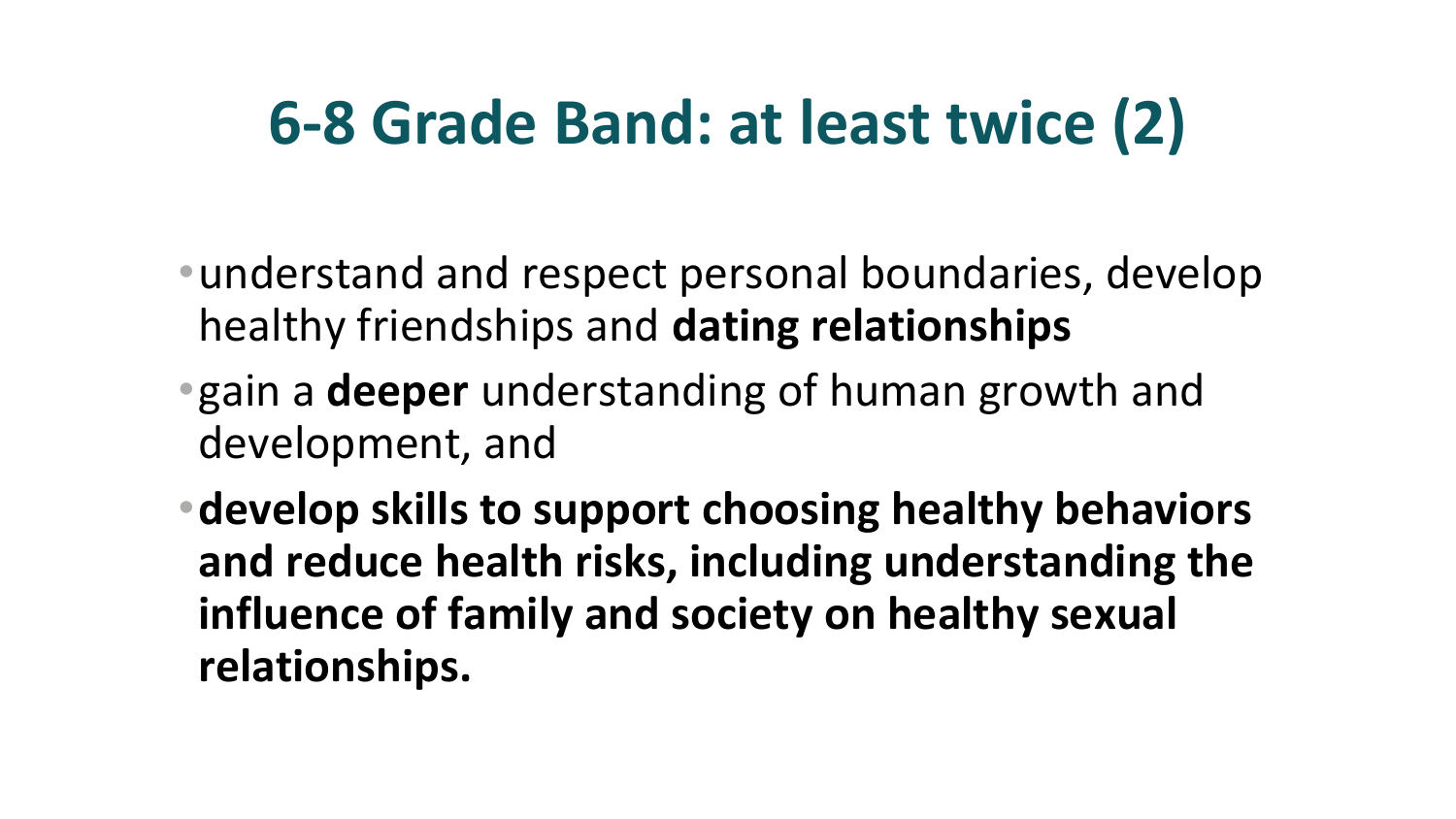# **9-12 Grade Band: at least twice (2)**

#### Focus on helping students:

- •understand and respect personal boundaries,
- •develop healthy friendships and dating relationships,
- •gain a deeper understanding of human growth and development, and
- •develop skills to support choosing healthy behaviors and reduce health risks, **including how to access valid health care and prevention resources,** and
- •understanding the influence of family and society on healthy sexual relationships.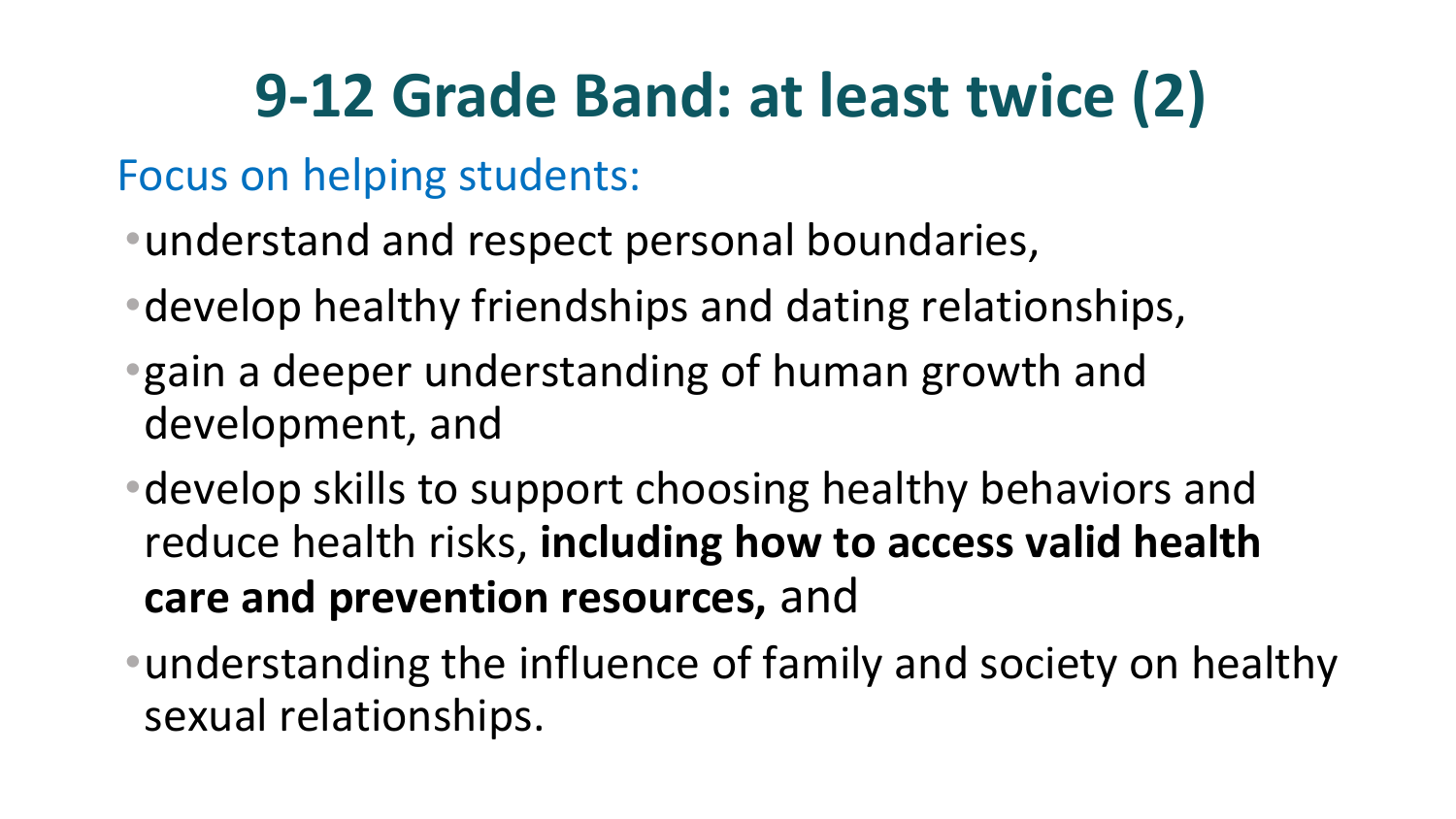### **What topics are required to be taught in grades (4) 5-12?**

- 1. The physiological, psychological, and sociological **developmental process** experienced by an individual;
- 2. The development of **intrapersonal and interpersonal skills** to communicate, respectfully and effective, to reduce health risks and choose healthy behaviors and relationships based on mutual respect and affection, and free from violence, coercion, and intimidation;
- **3. Health care** and **prevention resources**;
- **4. Abstinence** and **other methods of preventing unintended pregnancy** and **sexually transmitted diseases;**
- 5. The development of **meaningful relationships** and avoidance of exploitative relationships;
- 6. Understanding the **influences** of family, peers, community and the media throughout life **on healthy** sexual **relationships**;
- **7. Affirmative consent** and recognizing and responding safely and effectively when violence or a risk of violence is or may be present, with strategies that include **bystander training**.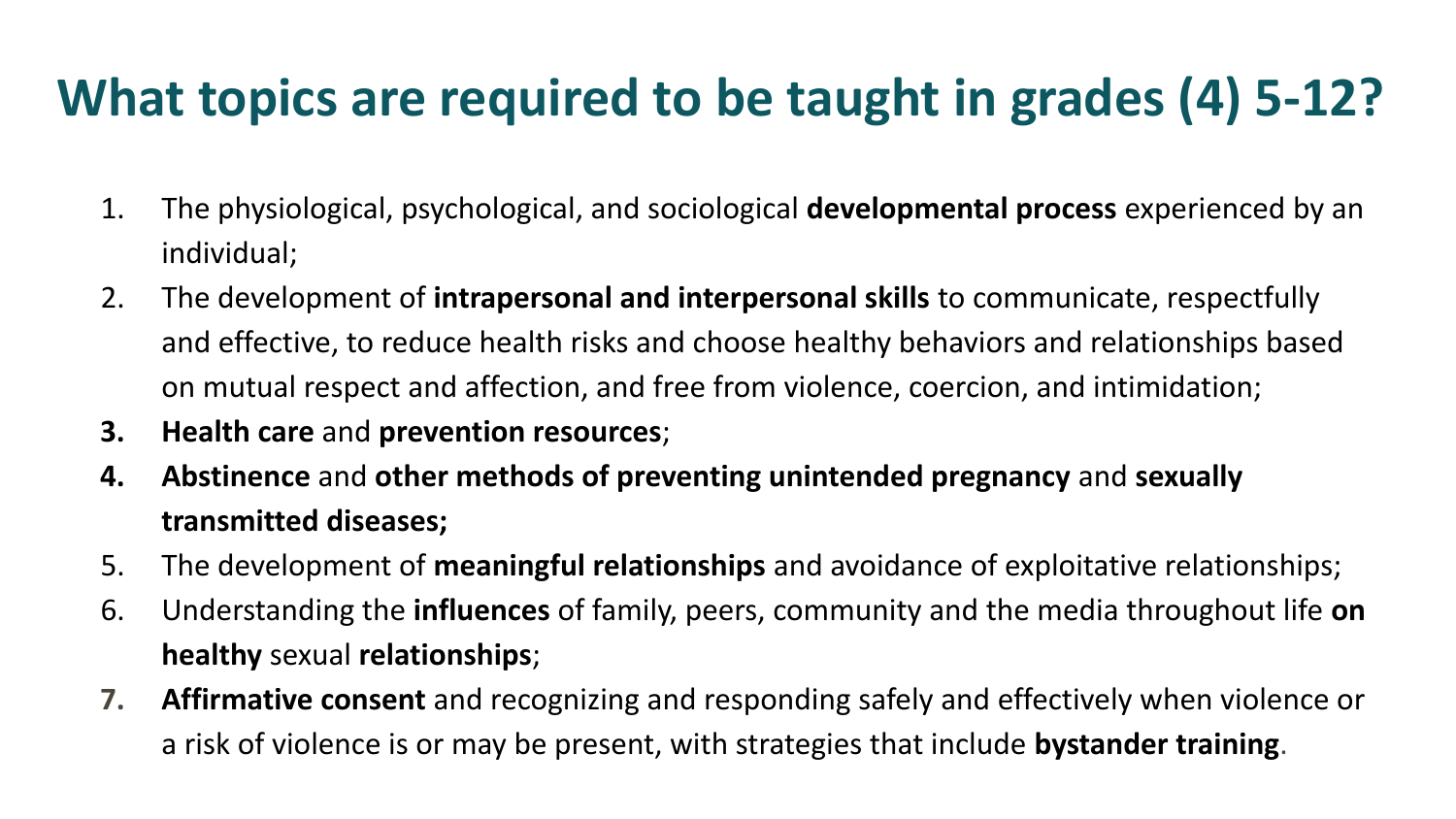## **What are the standards for CSHE instruction?**

Standard 1: Students will comprehend concepts related to **health promotion and disease prevention** to enhance health.

Standard 2: Students will analyze the **influence** of family, peers, culture, media, technology, and other factors **on healthy behaviors**.

Standard 3: Students will demonstrate the ability to **access valid information, products and services** to enhance health

Standard 4: Students will demonstrate the ability to use **interpersonal communication skills** to enhance health and avoid or reduce health risks.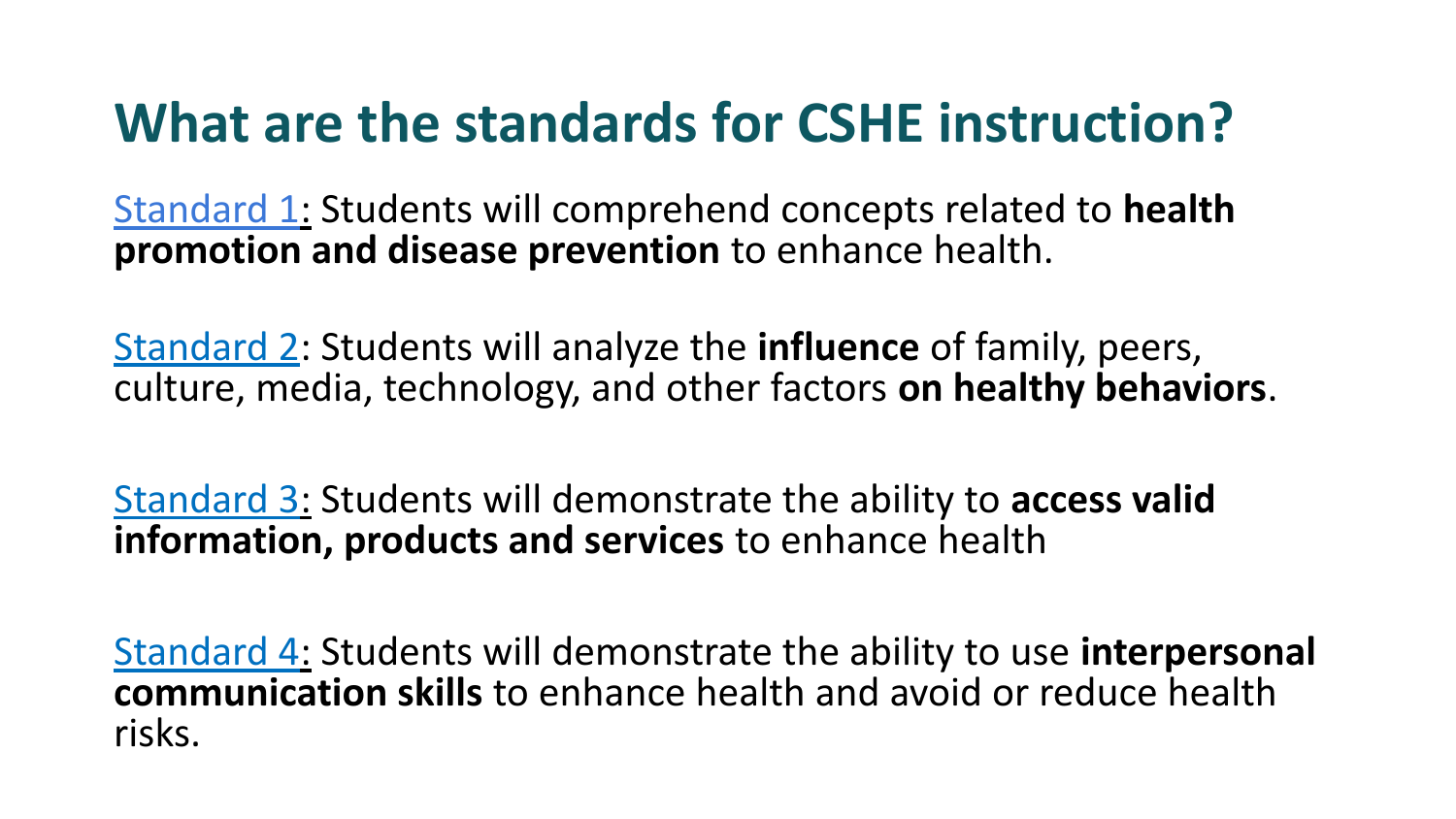## **What are the standards for CSHE instruction?**

Standard 5: Students will demonstrate the ability to use **decisions making skills** to enhance health.

Standard 6: Students will demonstrate the ability to use **goal-setting skills** to enhance health.

Standard 7: Students will demonstrate the ability to **practice health-enhancing behaviors** and avoid or reduce health risks.

Standard 8: Students will demonstrate the ability to **advocate for**  personal, family, and community **health**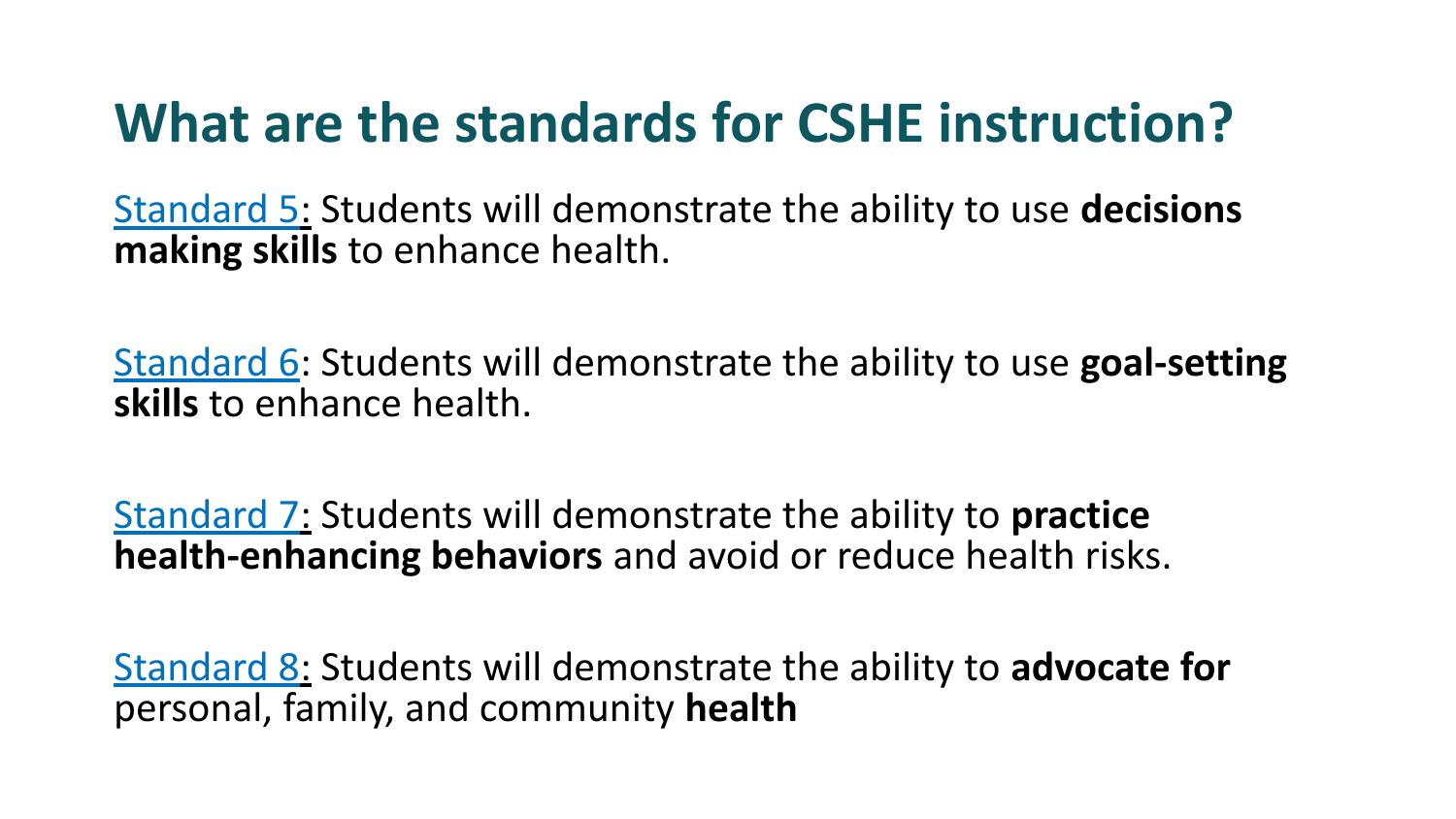## **CSHE Standards by grade band & grade level outcomes**

*K-12 Learning Standards are based on guidance from the Center for Disease Control and Prevention (CDC), The American Academy of Pediatrics and other sources with expertise in child development.* 

| <b>Standard 1</b>                                | <b>Standard 2</b>                                     | <b>Standard 3</b>                                        | <b>Standard 4</b>                                                      | <b>Standard 5</b>                | <b>Standard 6</b>      | <b>Standard 7</b>                                                        | <b>Standard 8</b>                                               |
|--------------------------------------------------|-------------------------------------------------------|----------------------------------------------------------|------------------------------------------------------------------------|----------------------------------|------------------------|--------------------------------------------------------------------------|-----------------------------------------------------------------|
| Health<br>promotion<br>and disease<br>prevention | Influence of<br>family, peers<br>and other<br>factors | Access valid<br>health info.<br>products and<br>services | Interpersonal<br>communication<br>to enhance<br>health, avoid<br>risks | <b>Decision</b><br>making skills | Goal setting<br>skills | Practice<br>health-enhancing<br>behaviors to<br>avoid or reduce<br>risks | Advocate for<br>personal,<br>family and<br>community<br>health. |
| $K-3$ N/A                                        | $K-3 N/A$                                             | $K-3$ N/A                                                | $K-3$ N/A                                                              | $K-3$ N/A                        | $K-3$ N/A              | $K-3$ N/A                                                                | $K-3$ N/A                                                       |
| $4 - 5$                                          | $4 - 5$                                               | N/A                                                      | $\overline{4}$                                                         | N/A                              | N/A                    | 5                                                                        | 5                                                               |
| 6, 7, 8                                          | 6, 8                                                  | 6, 7, 8                                                  | 7                                                                      | 7,8                              | 8                      | 8                                                                        | N/A                                                             |
| $9 - 12$                                         | $9 - 12$                                              | $9 - 12$                                                 | $9 - 12$                                                               | $9 - 12$                         | N/A                    | $9 - 12$                                                                 | $9 - 12$                                                        |

*Instruction must be consistent with Washington's Health & Physical Education K–12 Learning Standards, but grade level outcomes will continue to be optional for districts. - CSHE Legislation FAQ document*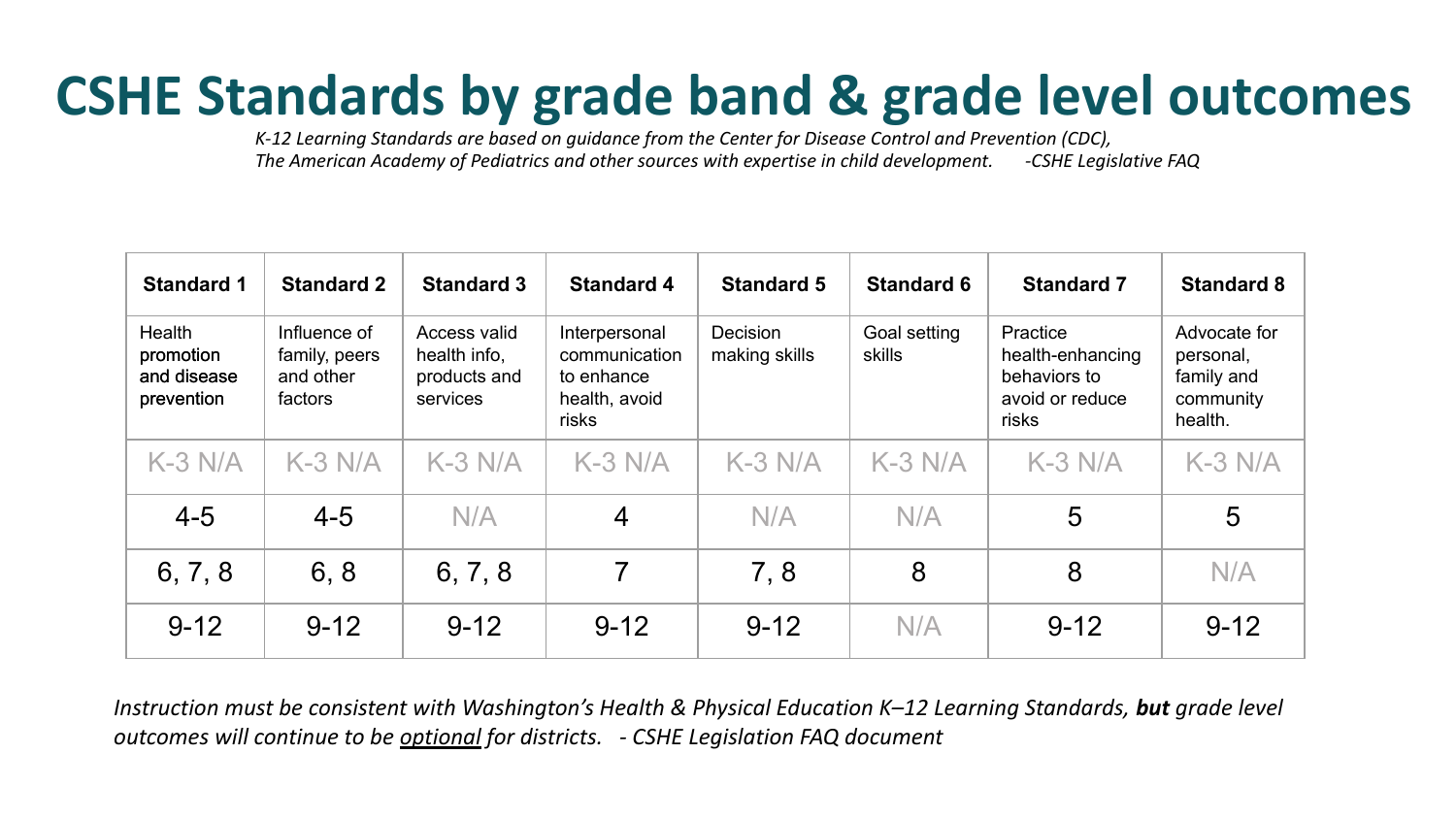## **Will OSPI need to approve districts' curriculum choices? Are we allowed to ONLY adopt curriculum on the OSPI list?**

**No.** 

The new legislation maintains **OSPI's role** in reviewing curricula for consistency with state requirements and **making a list available for districts as a resource** (there are currently 38 on website). The **authority to approve** curricula for use in schools currently **rests with districts** and that will continue. Districts will need to provide the name of the curriculum they are using and describe how it meets state requirements, but **OSPI does not have the authority to approve or deny districts' choices**.

 *-CSHE Legislative FAQ*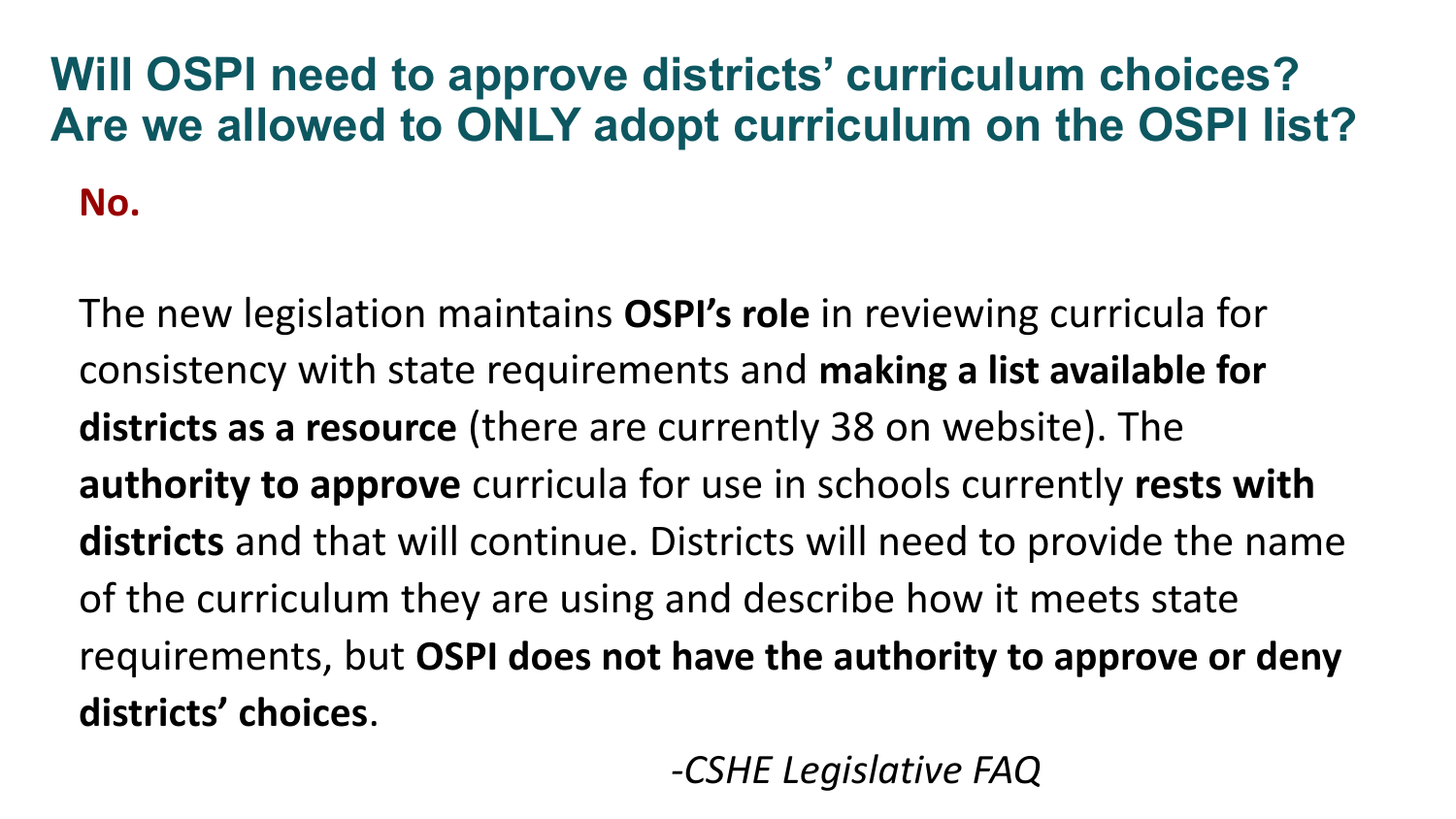**Can parents opt their child out of sexual health instruction?**

#### **YES**

Parents and guardians are to be notified 30+ days prior to planned instruction on what curriculum will be used and allowed to review their district's curriculum at any time.

 *-CSHE Legislative FAQ*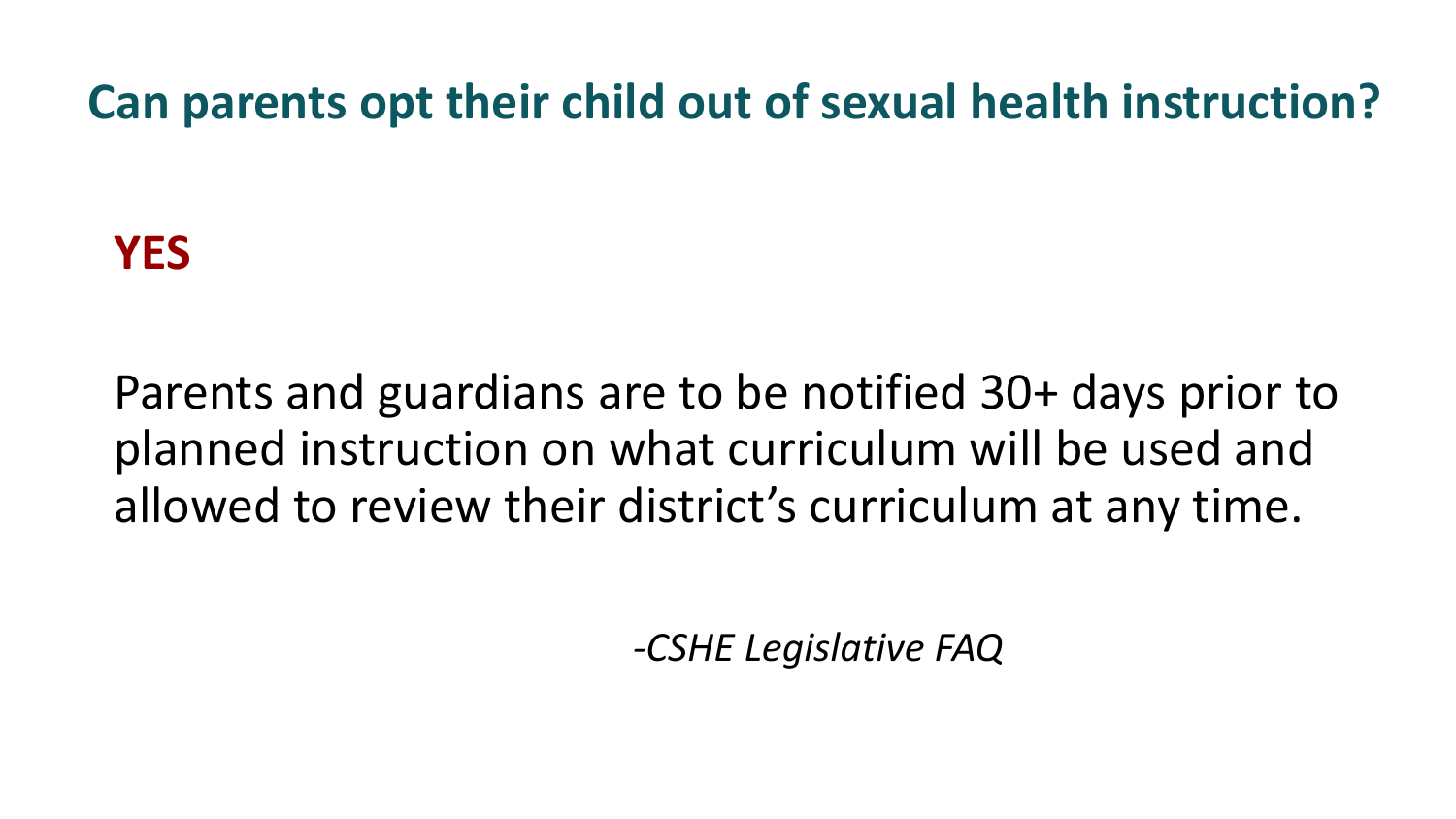## **Timeline for Implementation**

| 2020-21 | Explore options for incorporating<br><b>Affirmative Consent and Bystander Training</b> |
|---------|----------------------------------------------------------------------------------------|
| 2021-22 | Explore and adopt new curriculum                                                       |
| 2022-23 | Implement new curriculum                                                               |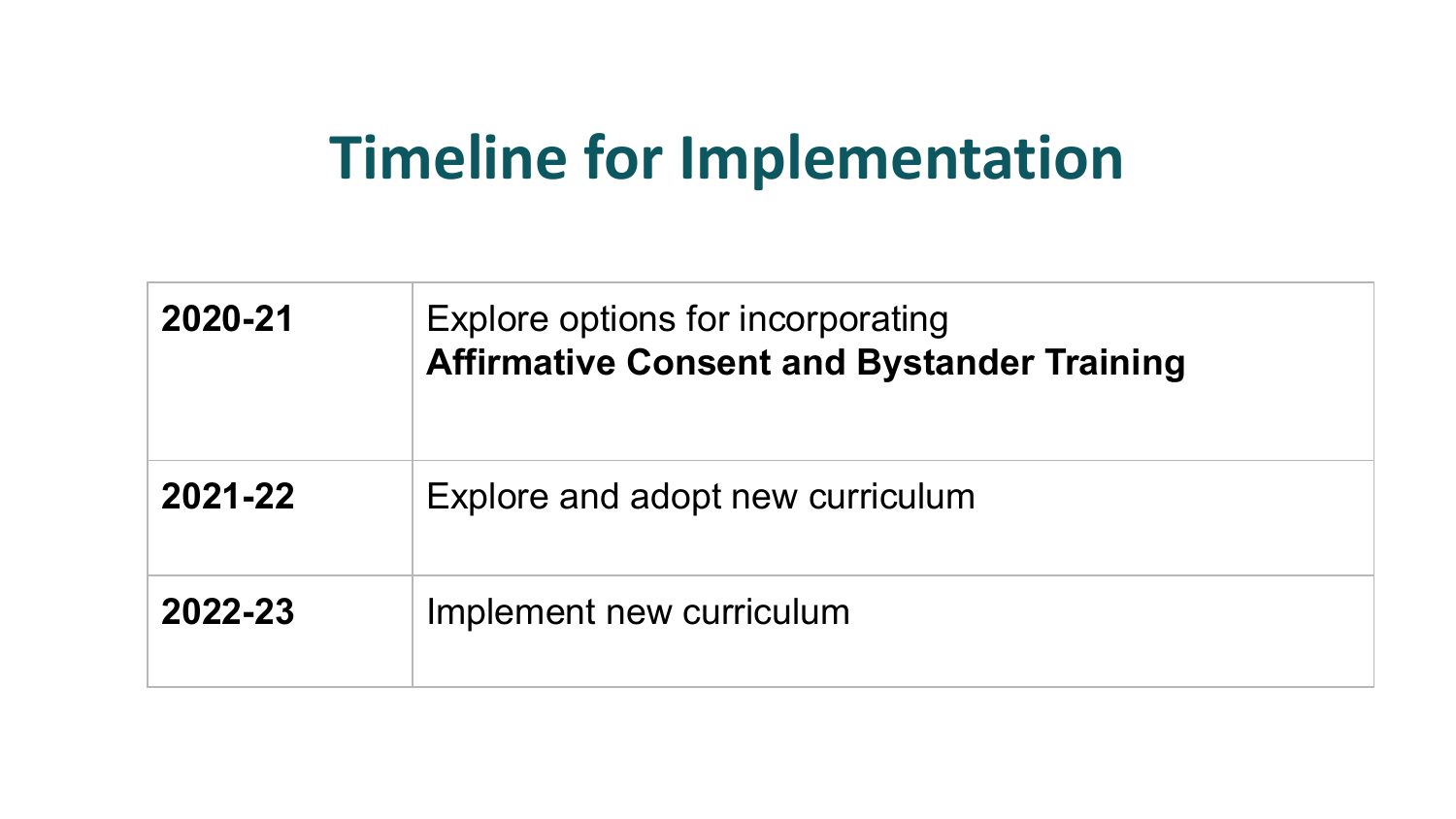#### **What is "affirmative consent" and "bystander training"?**

*Affirmative consent* is an approach to giving and receiving consent for any activity that includes clear, voluntary, enthusiastic permission. It is not just the absence of "no". In earlier grades it might focus on hugs or horseplay, and in older grades on hugs, exchanging photos, or romantic or sexual contact.

*Bystander Intervention* teaches students how to safely intervene when they see bullying, sexual harassment, or unwanted sexual activity.